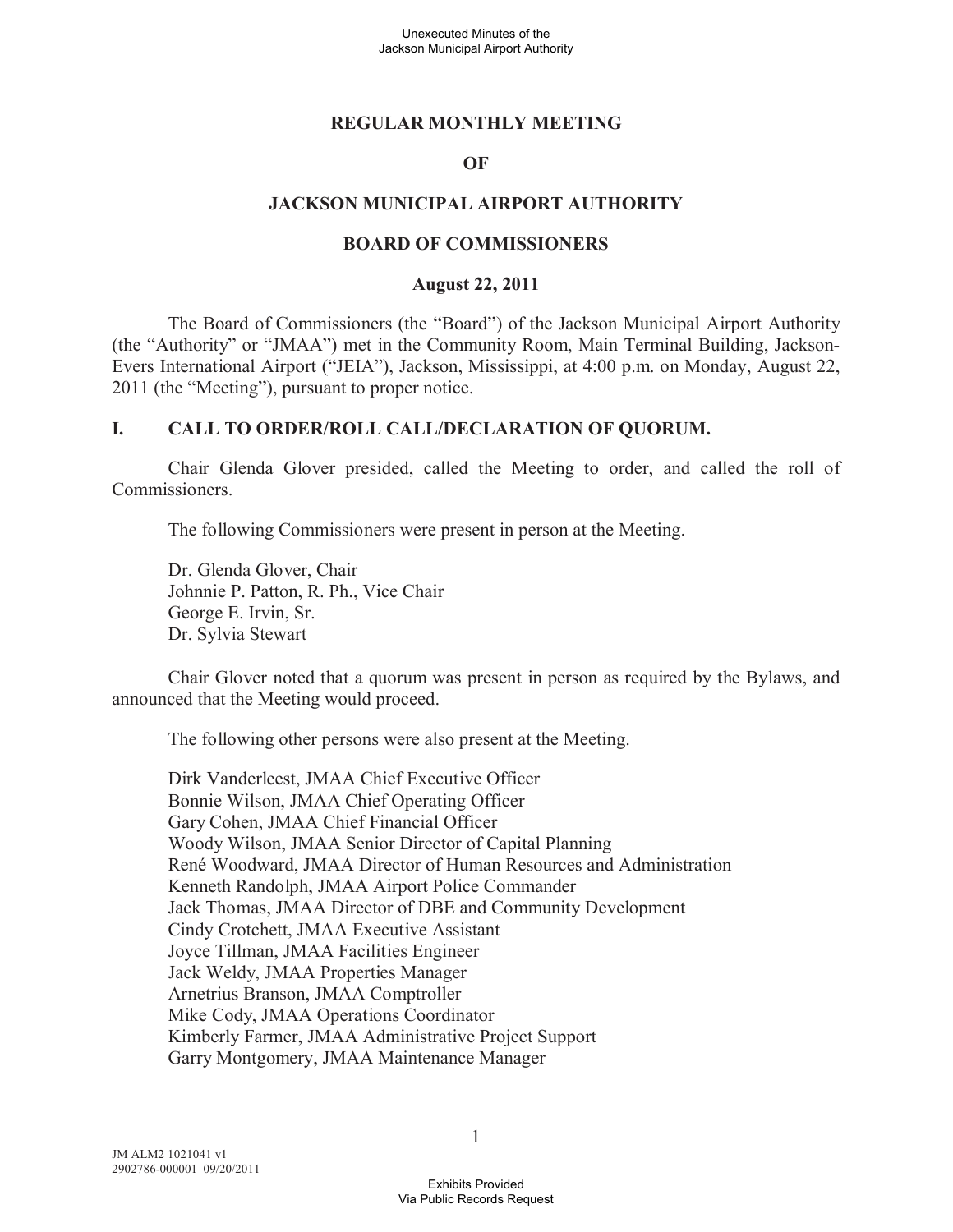Chuck Lott, Neel-Schaffer Jim White, Waggoner Engineering, Inc. Alan Moore, Baker Donelson Bearman Caldwell & Berkowitz Jeff Wagner, Baker Donelson Bearman Caldwell & Berkowitz Alex Martin, Baker Donelson Bearman Caldwell & Berkowitz

### **II. APPROVAL AND EXECUTION OF MINUTES.**

### **A. Regular Work Session of the Board of Commissioners, July 21, 2011.**

### **B. Regular Monthly Meeting of the Board of Commissioners, July 25, 2011.**

### **C. Regular Work Session of the Board of Commissioners, August 18, 2011.**

After discussion, upon motion duly made by Commissioner Stewart, seconded by Commissioner Irvin, and unanimously approved by the affirmative votes of all Commissioners present, the minutes described above were approved as presented and directed to be filed in the appropriate minute book and records of the Authority.

### **III. PUBLIC COMMENTS.**

None.

#### **IV. REPORTS.**

# **A. Chief Executive Officer.**

- 1. Airport Project Manager Summary, Period Ending July 31, 2011.
- 2. Airport Activity Statistics Report, Period Ending July 31, 2011.

Mr. Vanderleest directed the Board's attention to the Airport Project Manager Summary and the Airport Activity Statistics Report as found in the packet distributed to the Board prior to the Meeting (the "Packet"), and discussed these reports with the Board. A copy of the Packet is attached as an exhibit to the minutes of the Meeting.

- 3. Employee and Organizational Recognitions.
	- a. Employee of the Month, August 2011: Mike Cody, Operations Coordinator, Department of Operations & Security.

Mr. Vanderleest recognized and commended Mr. Cody for being named Employee of the Month for August 2011.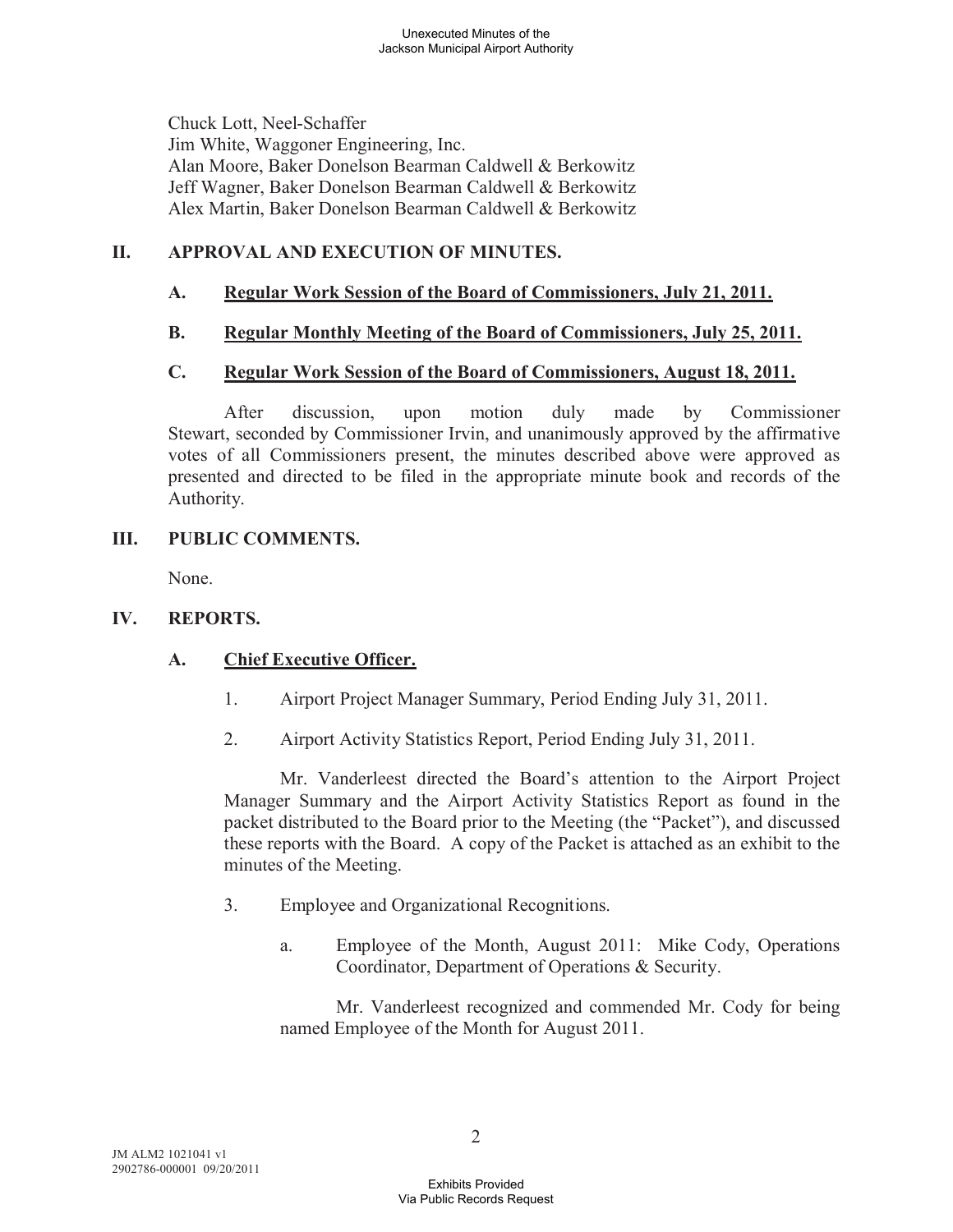- 4. Professional Recognitions.
	- a. Larry Gozdecki, Custodial Superintendent, Department of Maintenance.
		- (1) Basic Supervisory Course, Awarded by Mississippi State Personnel Board.

Mr. Vanderleest said that Mr. Gozdecki was not present at the Meeting, so he will be recognized at a later date.

- b. Jack Thomas, Director of DBE and Community Development.
	- (1) 2011 Hometown Hero Airport Minority Advisory Council Economic Forum, Awarded by Jackson Convention & Visitors Bureau.

Mr. Vanderleest recognized and commended Mr. Thomas for being named a 2011 Hometown Hero at the Airport Minority Advisory Council Economic Forum, awarded by the Jackson Convention & Visitors Bureau.

### **B. Attorney.**

Mr. Moore said the attorneys had nothing to report at this time.

# **V. ACTION ITEMS.**

# **A. Financial Matters.**

- 1. Financial Reports for July 2011.
	- a. Balance Sheet: Accept.
	- b. Income Statement: Accept.
	- c. Claims Docket for July 2011: Approve.

Mr. Vanderleest directed the Board's attention to the above referenced financial reports for July 2011 and the Claims Docket for July 2011, all of which were included in the Packet.

After discussion, upon motion duly made by Commissioner Stewart, seconded by Commissioner Patton, and unanimously approved by the affirmative votes of all Commissioners present, the Board adopted the following resolution.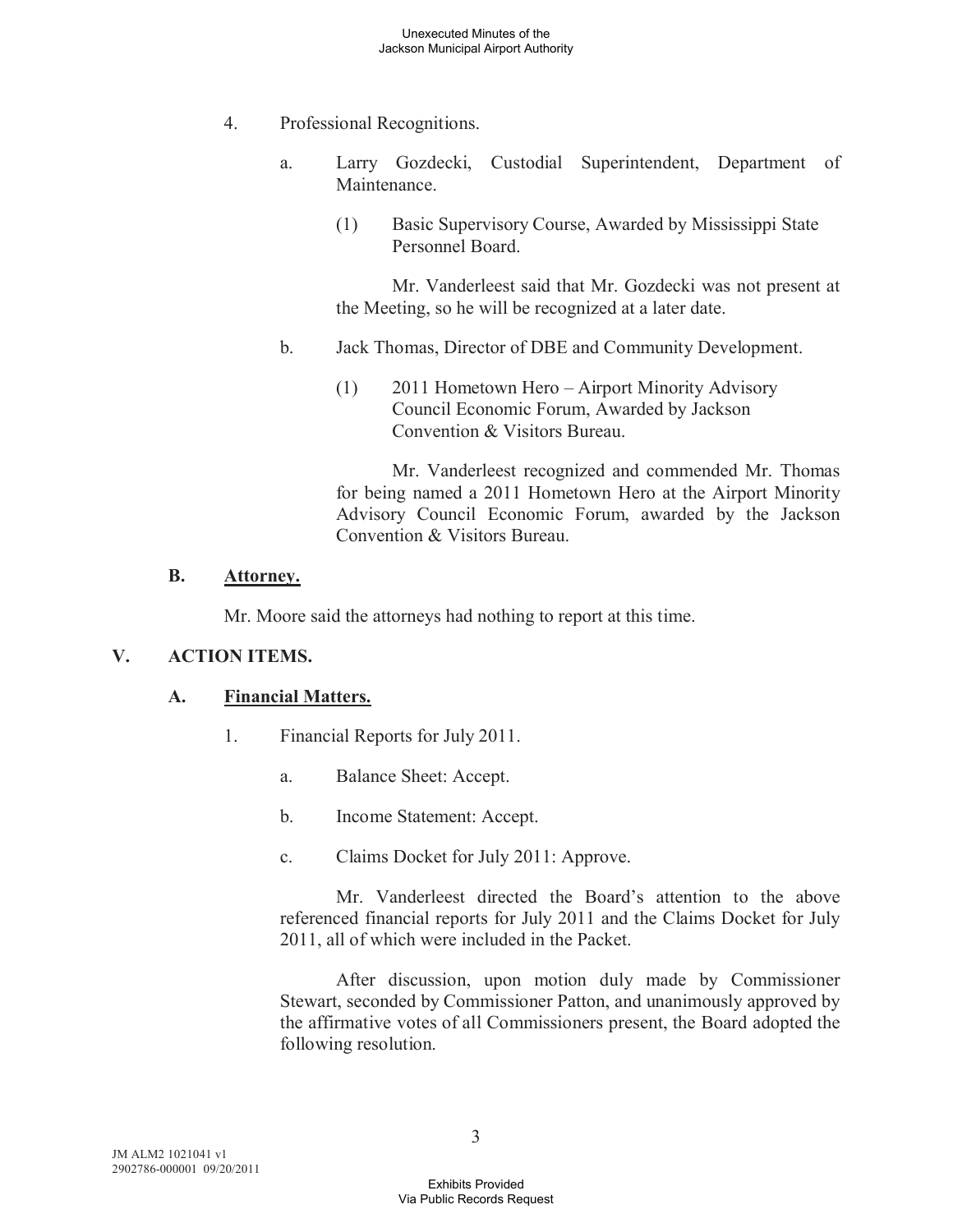# **RESOLUTION ACCEPTING FINANCIAL REPORTS FOR JULY 2011 AND APPROVING AND AUTHORIZING PAYMENT OF CLAIMS DOCKET FOR JULY 2011**

**WHEREAS**, the Board of Commissioners (the "Board") of the Jackson Municipal Airport Authority (the "Authority") has reviewed and considered (i) the Balance Sheet and the Income Statement for the Authority for the month and period ending July 31, 2011 (the "Financial Reports"), and (ii) the Claims Docket of the Authority for the month of July 2011 (the "Claims"), both the Financial Reports and the Claims being (i) included in the packet distributed to the Board prior to the August 22, 2011, Regular Monthly Meeting of the Board, and (ii) incorporated herein by reference;

**NOW, THEREFORE, BE IT RESOLVED**, the Board hereby (i) accepts the Financial Reports and (ii) approves and authorizes payment of the Claims in the total amount of \$808,504.87.

2. Fiscal Year 2012 Budget Presentation.

Mr. Vanderleest reminded the Board that the draft Fiscal Year 2012 budget had been distributed to and discussed with the Board at the Board Work Session on August 18, 2011. Mr. Vanderleest encouraged the Board to review the draft Budget in detail and forward any questions to him. Mr. Vanderleest said that the Fiscal Year 2012 Budget would be presented to the Board for approval and adoption at the Regular Monthly Meeting of the Board presently scheduled for September 26, 2011.

# **B. Service Agreements.**

- 1. University of Mississippi Medical Center, JEIA: Authorize Negotiation of Lease Agreement.
- 2. JMAA Human Resources and Administration Consulting Services Agreement with The Whitten Group, P.A.: Authorize Addendum to Agreement.
- 3. JMAA Project No. 014-10, Request for Proposals for Management of Designated Parking Areas, JEIA: Authorize Extension of Existing Agreement.

Mr. Vanderleest directed the Board's attention to the memoranda in the Packet which described these matters, and discussed these matters with the Board. Mr. Vanderleest said that there had been no changes in these matters since their discussion at the Work Session of the Board on August 18, 2011.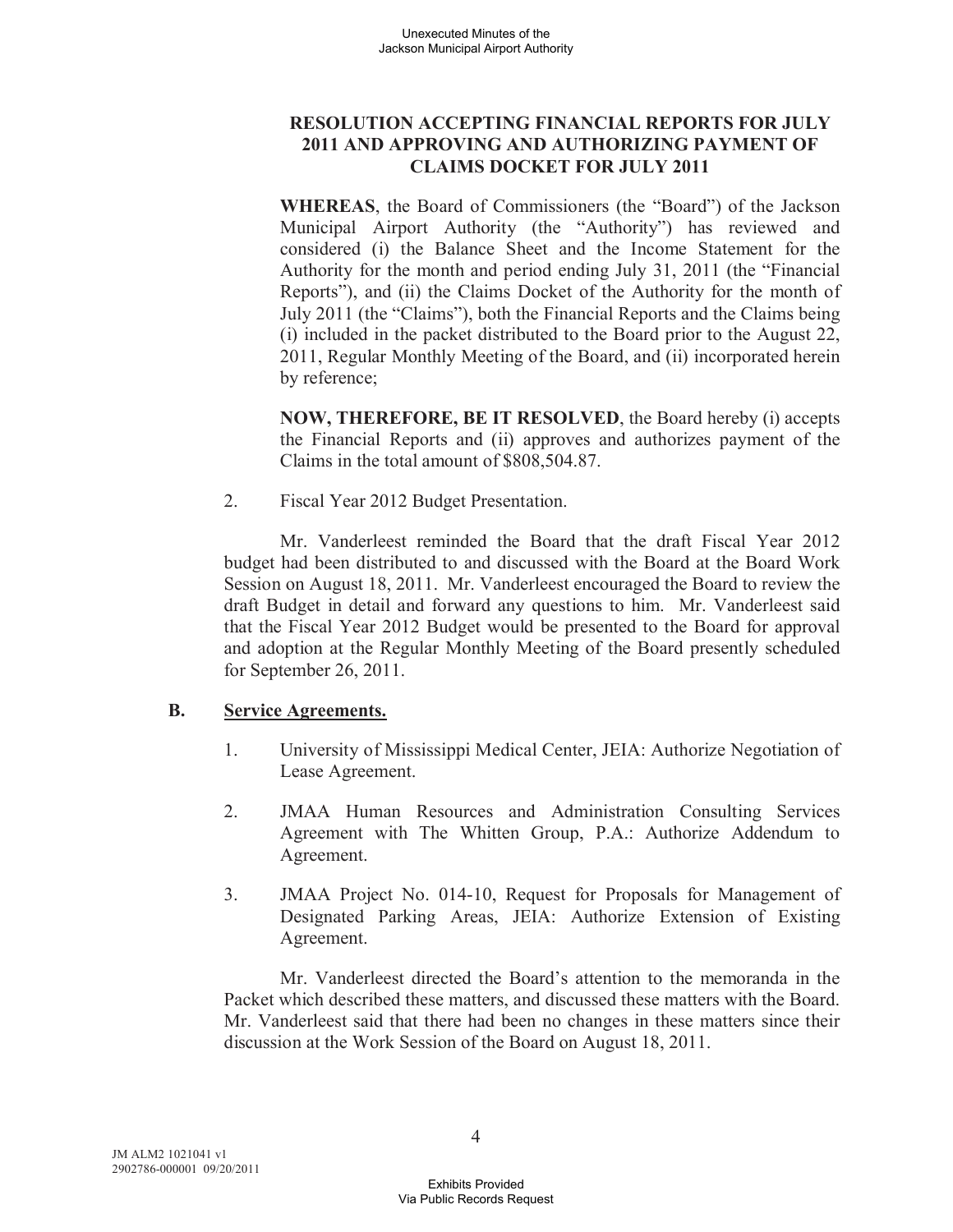After discussion, upon motion duly made by Commissioner Irvin, seconded by Commissioner Stewart, and unanimously approved by the affirmative votes of all Commissioners present, the Board adopted the following resolution.

### **RESOLUTION APPROVING AND AUTHORIZING CERTAIN ACTIONS WITH RESPECT TO CERTAIN SERVICE AGREEMENTS**

**WHEREAS**, the staff of the Jackson Municipal Airport Authority (the "Authority") has recommended that the Board of Commissioners of the Authority (the "Board") approve and authorize certain actions with respect to certain service agreements identified below, all as more particularly described in certain memoranda (i) included in the packet distributed to the Board prior to the August 22, 2011, Regular Monthly Meeting of the Board, and (ii) incorporated herein by reference (separately, each a "Memorandum;" collectively, the "Memoranda"); and

**WHEREAS**, the Board has reviewed the Memoranda and considered the recommendations therein by the staff of the Authority;

**NOW, THEREFORE, BE IT RESOLVED**, the Board hereby determines that it would be in the best interests of and in furtherance of the duties and responsibilities of the Authority to, and the Board hereby does, take the following actions:

- 1. The Board approves and authorizes (i) negotiation and execution of a lease with the University of Mississippi Medical Center ("UMMC") for approximately 19,000 square feet in the building formerly occupied by DHL at the rate of \$7.00 per square foot per year beginning November 1, 2011 (the "UMMC Lease"), and (ii) negotiation and execution of a memorandum of understanding with the Mississippi Board of Trustees of State Institutions of Higher Learning (the "MOU") which will allow UMMC to enter into the UMMC Lease, all as more particularly described in the Memorandum dated August 8, 2011, which describes this matter, said UMMC Lease and MOU to be in such form and to contain such terms and conditions consistent with the Memorandum as may be deemed appropriate by the Chief Executive Officer of the Authority, as evidenced by his execution thereof.
- 2. The Board approves and authorizes negotiation and execution of an addendum to the existing agreement between the Authority and The Whitten Group, P.A. ("Whitten"), whereby Whitten will provide certain professional services during fiscal year 2012 (the "Whitten Amendment"), with the fees for such services not to exceed \$50,000, all as more particularly set out in the Memorandum dated August 4, 2011, which describes this matter, said Whitten Amendment to contain such terms and conditions consistent with the Memorandum as may be deemed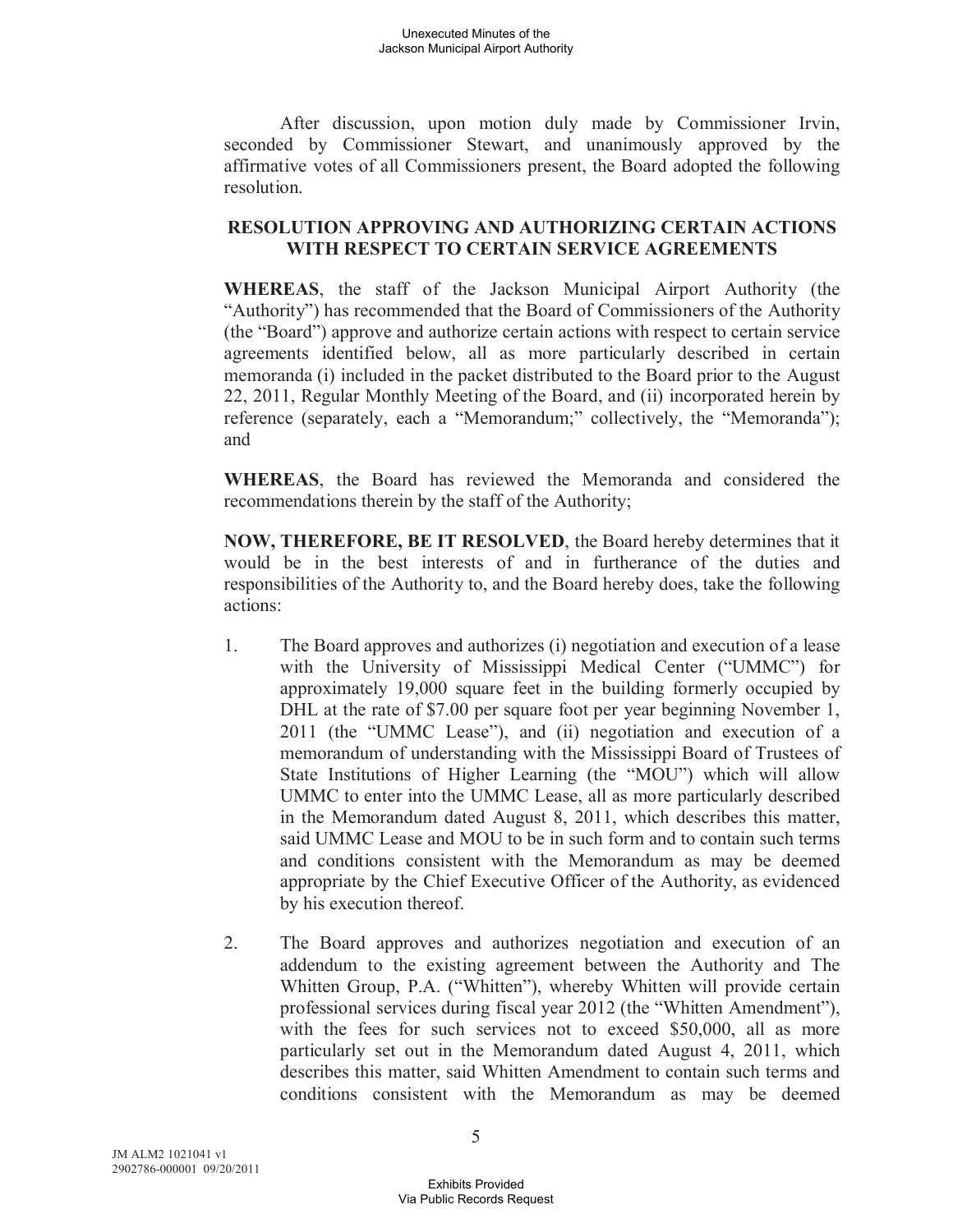appropriate by the Chief Executive Officer of the Authority, as evidenced by his execution thereof.

3. The Board approves and authorizes an extension of the existing management agreement between the Authority and Jackson Parking Associates, A Joint Venture of Central Parking System of Mississippi, Inc. and Pullum & Associates, LTD ("JPA"), for services in connection with management of designated parking areas at Jackson-Evers International Airport for a term of one year (the "JPA Renewal Agreement"), said JPA Renewal Agreement to be in such form and to contain such terms and conditions consistent with the Memorandum dated August 15, 2011, which describes this matter, as may be deemed appropriate by the Chief Executive Officer of the Authority, as evidenced by his execution thereof.

# **C. Construction Projects.**

- 1. Terminal Entrance Sidewalk Cleaning, JEIA: Authorize Agreement.
- 2. JMAA Project No. 020-11, Terminal Entrance Enhancement, HKS: Authorize Agreement.
- 3. JMAA Project No. 011-11, Power Resources Evaluation and Improvements, JEIA and HKS: Authorize Agreement.
- 4. JMAA Project No. 019-10, General Aviation Apron Improvements, Contract No. 019-10-038, JEIA: Approve Change Order No. 2.

Mr. Vanderleest directed the Board's attention to the memoranda in the Packet which described these matters, and discussed these matters with the Board. Mr. Vanderleest said that there had been no changes in these matters since their discussion at the Work Session of the Board on August 18, 2011.

After discussion, upon motion duly made by Commissioner Stewart, seconded by Commissioner Patton, and unanimously approved by the affirmative votes of all Commissioners present, the Board adopted the following resolution.

### **RESOLUTION APPROVING AND AUTHORIZING CERTAIN ACTIONS WITH RESPECT TO CERTAIN CONSTRUCTION PROJECTS**

**WHEREAS**, the staff of the Jackson Municipal Airport Authority (the "Authority") has recommended that the Board of Commissioners (the "Board") of the Authority approve and authorize certain actions with respect to certain construction projects identified below, all as more particularly described in certain memoranda (i) included in the packet distributed to the Board prior to the August 22, 2011, Regular Monthly Meeting of the Board, and (ii) incorporated herein by reference (separately, each a "Memorandum;" collectively, the "Memoranda"); and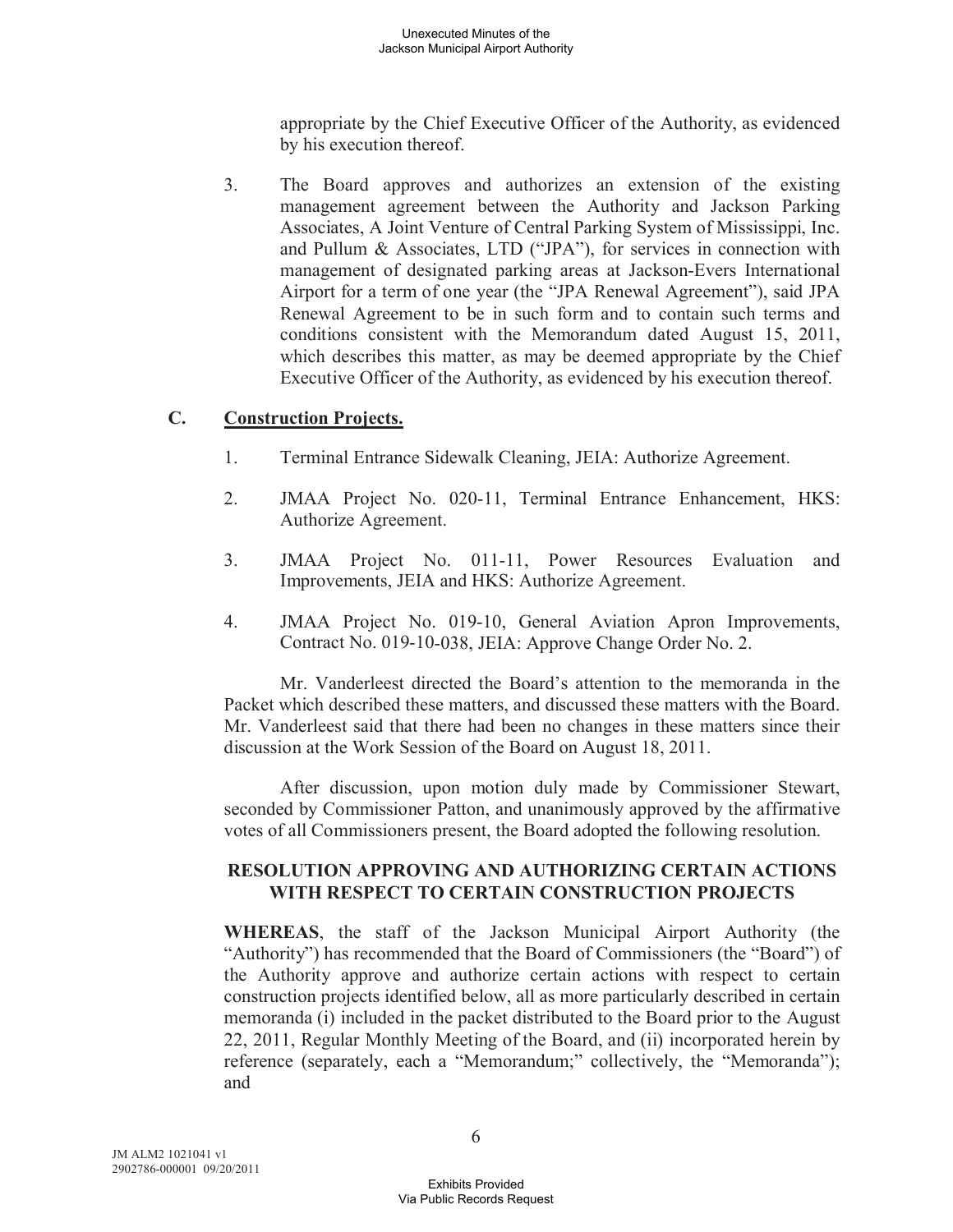**WHEREAS**, the Board has reviewed the Memoranda and considered the recommendations therein by the staff of the Authority;

**NOW, THEREFORE, BE IT RESOLVED**, the Board hereby determines that it would be in the best interests of and in furtherance of the duties and responsibilities of the Authority to, and the Board hereby does, take the following actions:

- 1. The Board approves and authorizes negotiation and execution of an agreement with Twilight Pressure Washing to pressure wash the sidewalks in front of the lower level of the Main Terminal Building at Jackson-Evers International Airport at a cost not to exceed \$1,450.00 (the "Twilight Agreement"), said Twilight Agreement to be in such form and to contain such terms and conditions consistent with the Memorandum dated August 12, 2011, which describes this matter, as may be deemed appropriate by the Chief Executive Officer of the Authority, as evidenced by his execution thereof.
- 2. The Board approves and authorizes negotiation and execution of an agreement with Barry Landscaping to provide landscaping around the front entrance of Hawkins Field (JMAA Project No. 020-11) at a cost not to exceed \$2,191.50 (the "Barry Agreement"), said Barry Agreement to be in such form and to contain such terms and conditions consistent with the Memorandum dated August 12, 2011, which describes this matter, as may be deemed appropriate by the Chief Executive Officer of the Authority, as evidenced by his execution thereof.
- 3. The Board approves and authorizes (i) expansion of the scope of services for Power Resources Evaluation and Improvements (JMAA Project No. 011-11) to include both Jackson-Evers International Airport and Hawkins Field (the "Power Resources Project"); and (ii) negotiation and execution of a professional services agreement with IC Thomasson Associates, Inc. ("ICTA") for professional design and construction oversight services in connection with Phase I of the Power Resources Project for a cost not to exceed \$55,000 for Phase I (the "ICTA Agreement"), all as more particularly described in the Memorandum dated August 15, 2011, which describes this matter, said ICTA Agreement to be in such form and to contain such terms and conditions consistent with the foregoing and the Memorandum as may be deemed appropriate by the Chief Executive Officer of the Authority, as evidenced by his execution thereof.
- 4. The Board approves and authorizes execution and accomplishment of Change Order No. 2 to Contract No. 019-10-038 with Hemphill Construction Company in connection with Project No. 019-10, General Aviation (FBO) Apron Improvements at Jackson-Evers International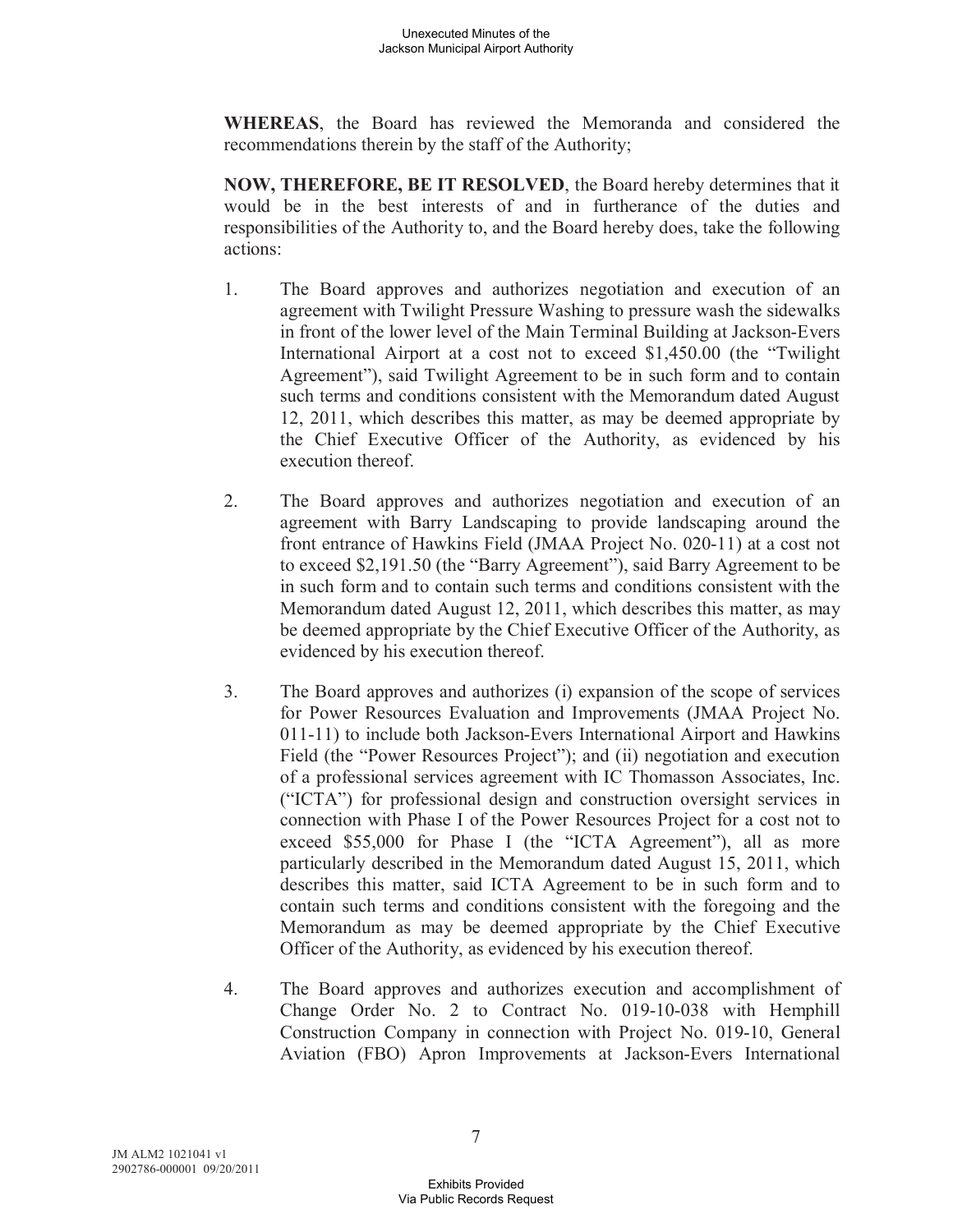Airport, as more particularly described in the Memorandum dated August 4, 2011, which describes this matter.

### **D. Procurements.**

- 1. JMAA Replacement of Private Business Exchange (PBX): Award **Contract**
- 2. JMAA Project No. 004-11, Terminal Artwork Program, JEIA: Authorize Agreements; Enlargement of Shortlist; and Payment of Additional Stipends for Montage.

Mr. Vanderleest directed the Board's attention to the memoranda in the Packet which described these matters, and discussed these matters with the Board. Mr. Vanderleest said that there had been no changes in these matters since their discussion at the Work Session of the Board on August 18, 2011.

After discussion, upon motion duly made by Commissioner Irvin, seconded by Commissioner Patton, and unanimously approved by the affirmative votes of all Commissioners present, the Board adopted the following resolution.

### **RESOLUTION APPROVING AND AUTHORIZING CERTAIN ACTIONS WITH RESPECT TO CERTAIN PROCUREMENTS**

**WHEREAS**, the staff of the Jackson Municipal Airport Authority (the "Authority") has recommended that the Board of Commissioners (the "Board") of the Authority approve and authorize certain actions with respect to certain procurements identified below, all as more particularly described in certain memoranda (i) included in the packet distributed to the Board prior to the August 22, 2011, Regular Monthly Meeting of the Board, and (ii) incorporated herein by reference (separately, each a "Memorandum;" collectively, the "Memoranda"); and

**WHEREAS**, the Board has reviewed the Memoranda and considered the recommendations therein by the staff of the Authority;

**NOW, THEREFORE, BE IT RESOLVED**, the Board hereby determines that it would be in the best interests of and in furtherance of the duties and responsibilities of the Authority to, and the Board hereby does, take the following actions:

1. The Board approves and authorizes (i) negotiation and execution of a purchase agreement with Service Plus Communications to procure hardware and software to replace the existing Private Business Exchange (PBX) phone system (the "PBX System") at Jackson-Evers International Airport at a cost not to exceed \$49,786.00 (the "SPC Agreement") and (ii) negotiation and execution of a service agreement with Service Plus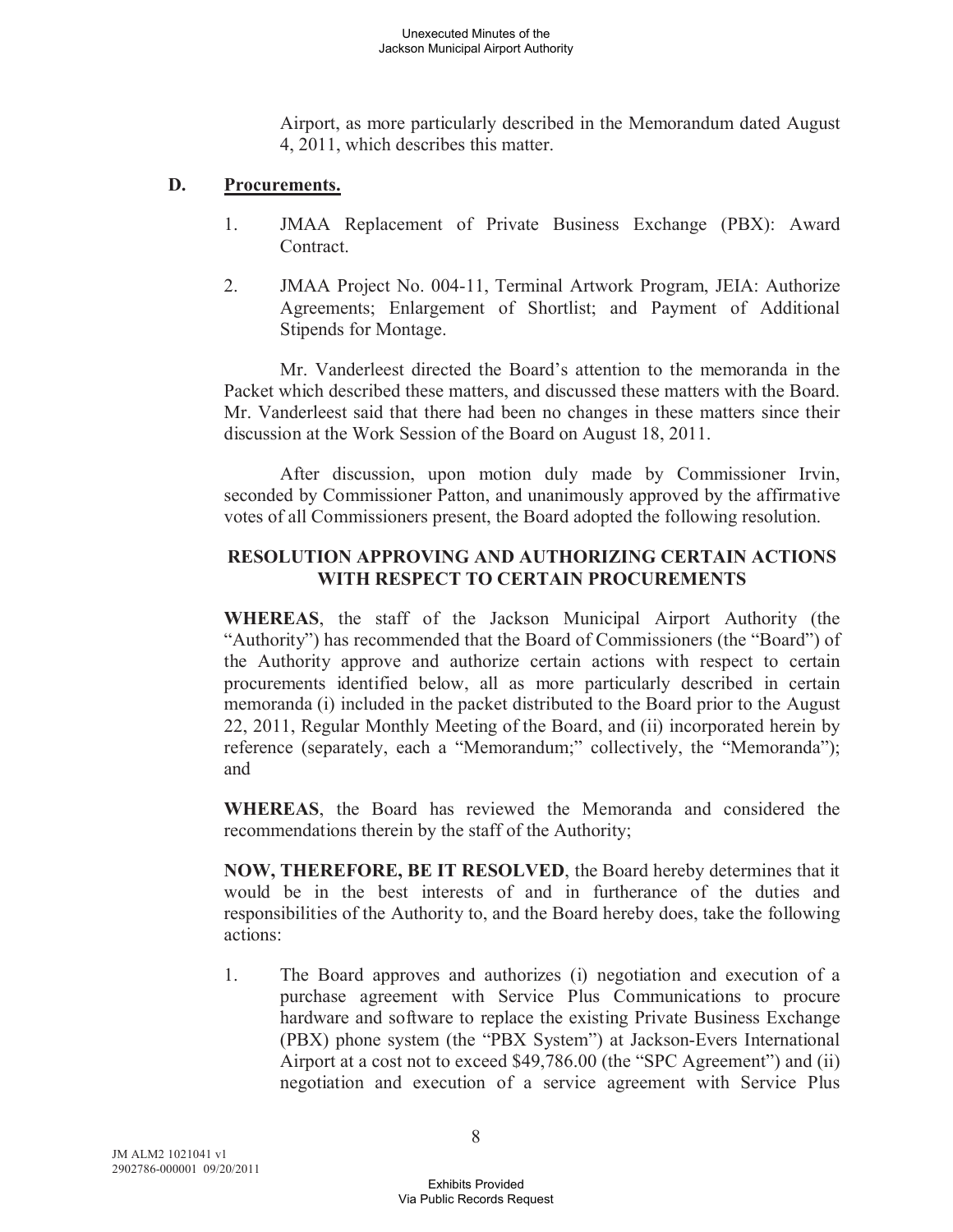Communications to provide continuing service and maintenance on the PBX System at a cost of \$296.00 per month, all as more particularly described in the Memorandum dated August 12, 2011, which describes this matter, said SPC Agreement to be in such form and to contain such terms and conditions consistent with the foregoing and the Memorandum, as may be deemed appropriate by the Chief Executive Officer of the Authority, as evidenced by his execution thereof.

2. The Board approves and authorizes (i) negotiation and execution of an agreement with each of four artists selected by the Airport Artwork Selection Committee (the "Committee") to provide twelve separate photographs and one mural (each) to be displayed at Jackson-Evers International Airport ("JEIA") at a cost of \$13,000.00 for each agreement (the "Artwork Agreements"), said Artwork Agreements to be in such form and to contain such terms and conditions consistent with the Memorandum dated August 8, 2011, which describes this matter, as may be deemed appropriate by the Chief Executive Officer of the Authority, as evidenced by his execution thereof; (ii) increasing from three to five the number of short-listed applicants (the "Additional Applicants") to be selected by the Committee to compete for selection to produce a montage depicting the 50 year history of JEIA (the "Montage"); and (iii) authorize payment of a \$1,000 stipend to each of the Additional Applicants to assist with costs in preparing a scale mock-up of the Montage, all as set out in the Memorandum.

# **E. Grants.**

1. JMAA Project No. 013-08, Hawkins Field Drainage Improvements – Phase III, HKS; JMAA Project No. 005-09, Storm Water Improvements, JEIA; JMAA Project No. 019-10, General Aviation Apron Improvements, JEIA; JMAA Project No. 005-11, Pavement Assessment and Repair – Runway 16R/34L, Taxiways Alpha, Bravo and Charlie, JEIA; and JMAA Project No. 007-11, Assessment and Repair – Aircraft Parking Aprons, JEIA: Authorize Acceptance of Grant Offers and Approve Reallocation of Funding Resources.

Mr. Vanderleest distributed to the Board a memorandum dated August 19, 2011, which described this matter, and discussed this matter with the Board. A copy of said memorandum is attached as an exhibit to the minutes of the Meeting.

After discussion, upon motion duly made by Commissioner Irvin, seconded by Commissioner Patton, and unanimously approved by the affirmative votes of all Commissioners present, the Board adopted the following resolution.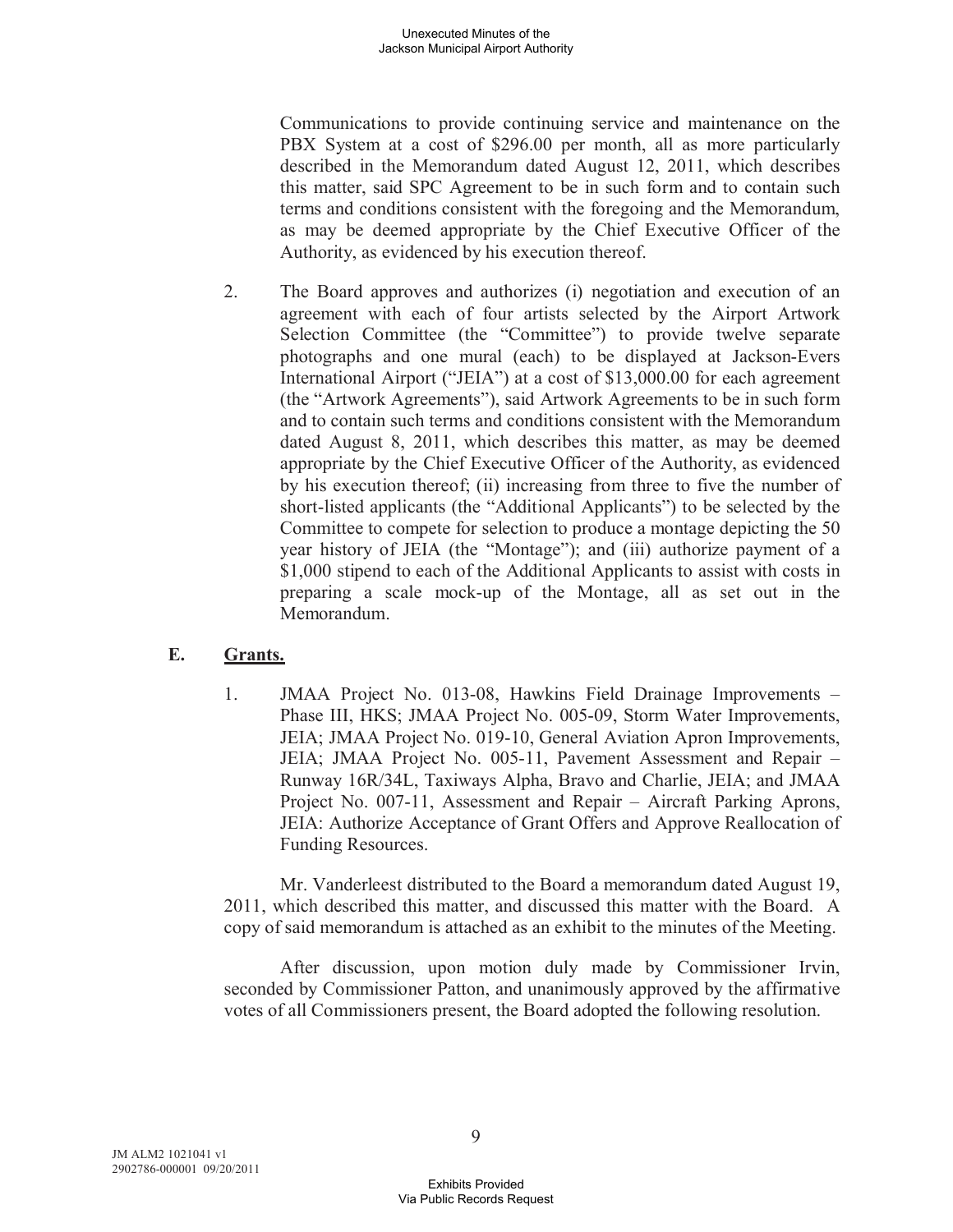### **RESOLUTION APPROVING AND AUTHORIZING RECEIPT OF FEDERAL GRANTS FOR CERTAIN PROJECTS**

**WHEREAS**, the staff of the Jackson Municipal Airport Authority (the "Authority") previously submitted two (2) pre-applications for grants from the Federal Aviation Administration's Airport Improvement Program (the "AIP Grants"), both to be used to fund certain capital projects at Jackson-Evers International Airport ("JEIA") and Hawkins Field ("HKS"); and

**WHEREAS**, the staff of the Authority has advised the Board of Commissioners (the "Board") of the Authority that the applications for both AIP Grants have been approved, and that it is necessary and appropriate at this time for the Board to approve and authorize acceptance of the AIP Grants in the total combined amount of \$2,249,428.00, as more particularly described in a certain memorandum dated August 19, 2011, which was (i) distributed to the Board during the August 22, 2011, Regular Monthly Meeting of the Board, and (ii) incorporated herein by reference (the "Memorandum"); and

**WHEREAS**, the staff has further advised the Board that the total combined amount of the AIP Grants is not sufficient to completely fund the currently approved project budgets due to a reduction in funds provided by FAA to support administrative services, necessitating amendments to the project budgets as set out in the Memorandum (the "Budget Amendments"); and

**WHEREAS**, the Board has reviewed the Memorandum and considered said recommendations by the staff of the Authority;

**NOW, THEREFORE, BE IT RESOLVED,** the Board hereby determines that it would be in the best interests of and in furtherance of the duties and responsibilities of the Authority to, the Board hereby does: (i) approve and authorize acceptance of the AIP Grants in the total amount of \$2,249,428.00, (ii) approve and authorize the Budget Amendments; and (iii) authorize and direct the staff of the Authority to take all other steps necessary and appropriate to accomplish receipt of the AIP Grants.

# **F. Other Matters.**

1. Travel – AMAC Industry Day on Capitol Hill.

Mr. Vanderleest said that several Commissioners had expressed an interest in attending AMAC Industry Day in Washington, DC, on Wednesday, September 21, 2011. Mr. Vanderleest then distributed to the Board a memorandum describing the events scheduled in connection with AMAC Industry Day, a copy of said memorandum being attached as an exhibit to the minutes of the Meeting.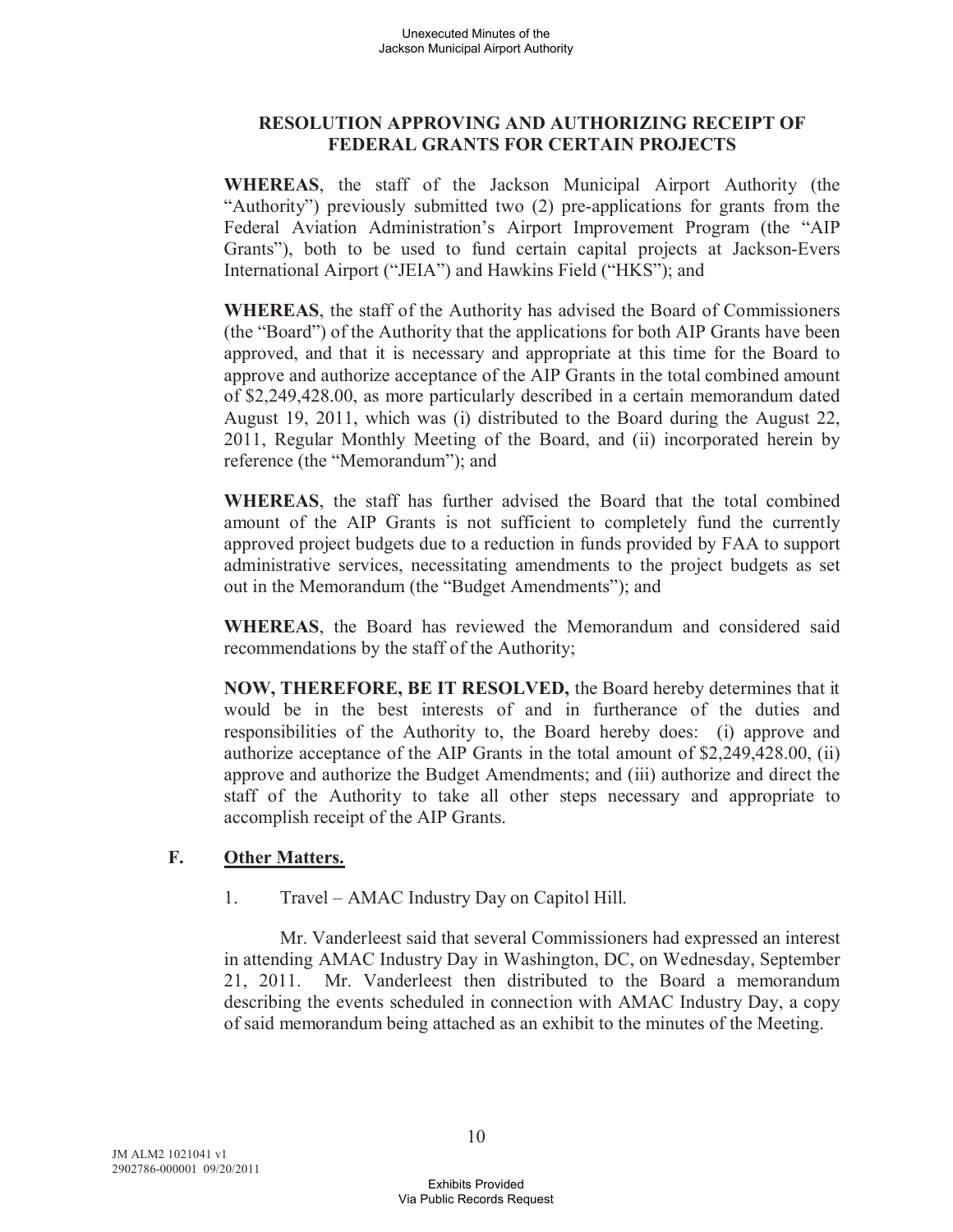After discussion, upon motion duly made by Commissioner Stewart, seconded by Commissioner Patton, and unanimously approved by the affirmative votes of all Commissioners present, the Board adopted the following resolution.

### **RESOLUTION APPROVING BOARD TRAVEL TO AND PARTICIPATION IN AIRPORT MINORITY ADVISORY COUNCIL INDUSTRY DAY ON SEPTEMBER 21, 2011 IN WASHINGTON, DC**

**WHEREAS**, the Board of Commissioners (the "Board") of the Jackson Municipal Airport Authority (the "Authority") has reviewed the agenda and considered the benefits which would accrue to the Authority from attendance by the Authority's Commissioners at the Airport Minority Advisory Council Industry Day in Washington, DC, on September 21, 2011 (the "Conference"), a copy of said agenda being attached as an exhibit to the minutes of the August 22, 2011, Regular Monthly Meeting of the Board and (ii) incorporated herein by reference;

**NOW, THEREFORE, BE IT RESOLVED**, the Board hereby determines that participation by the Authority's Commissioners in the Conference would be beneficial to the Authority, and hereby approves and authorizes travel to the Conference by the Authority's Commissioners and reimbursement of reasonable expenses incurred by the Authority's Commissioners in connection with attendance at the Conference, all in accordance with the Authority's Travel Policy.

2. JMAA Board of Commissioners Elections.

The Board did not discuss or take any action regarding the election of officers.

- 3. JMAA Project No. 007-09, Pavement Assessment and Repair, Runway 16L/34R, JEIA.
	- a. Closed Session.

Upon advice of legal counsel, at approximately 5:05 p.m., Chair Glover requested that the Board enter into a Closed Session for the limited purpose of considering whether to enter Executive Session for the limited purpose of discussing the status of the Pavement Assessment and Repair of Runway 16L/34R, Jackson-Evers International Airport (JMAA Project No. 007-09) (the "Pavement Project"). During discussion, Mr. Moore said that disagreements between the contractor and JMAA's engineering team could lead to litigation, so it was necessary to discuss possible litigation strategy in Executive Session.

Upon motion duly made by Commissioner Patton, seconded by Commissioner Stewart, and approved by the affirmative votes of all Commissioners present, the Board adopted a resolution authorizing the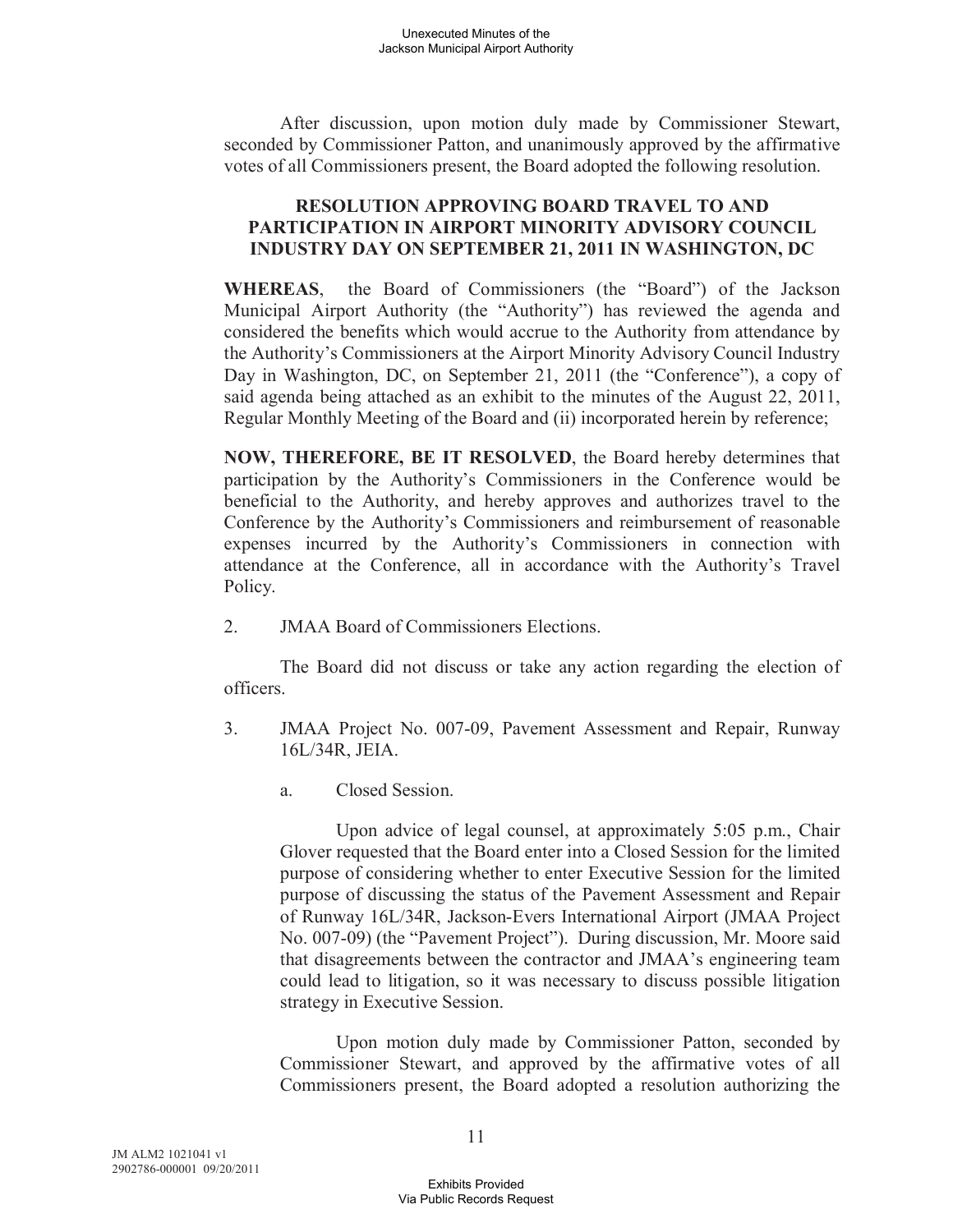Board to enter Closed Session for the limited purpose of considering whether to enter Executive Session for the limited purpose of discussing the status of the Pavement Project for the reason cited above.

The Board requested that everyone present leave the Closed Session of the Meeting except for Mr. Vanderleest, Ms. Wilson, Mr. Wilson, Mr. Moore, Mr. Wagner and Mr. Martin.

At approximately 5:06 p.m., upon motion duly made by Commissioner Irvin, seconded by Commissioner Stewart, and unanimously approved by the affirmative votes of all Commissioners present, the Board voted to enter into Executive Session for the limited purpose of discussing the status of the Pavement Project for the reason cited above.

The Board requested that Mr. Vanderleest, Ms. Wilson, Mr. Wilson, Mr. Moore, Mr. Wagner and Mr. Martin remain with the Board during the Executive Session.

Mr. Martin then informed those outside the Meeting that the Board had voted to enter Executive Session for the limited purpose of discussing the status of the Pavement Project for the reason cited above.

b. Executive Session.

At approximately 5:07 p.m., the Board met in Executive Session for the limited purpose of discussing the status of the Pavement Project for the reason cited above.

c. Open Session.

At approximately 5:28 p.m., the Board reconvened the Meeting in Open Session. Chair Glover invited the staff of the Authority and the general public back into the Meeting, but no one joined the Meeting who was not already present.

Chair Glover announced that the Board took no action regarding this matter during Executive Session.

# **VI. DISCUSSION: STRATEGIC INITIATIVES.**

There was no discussion of strategic initiatives at the Meeting.